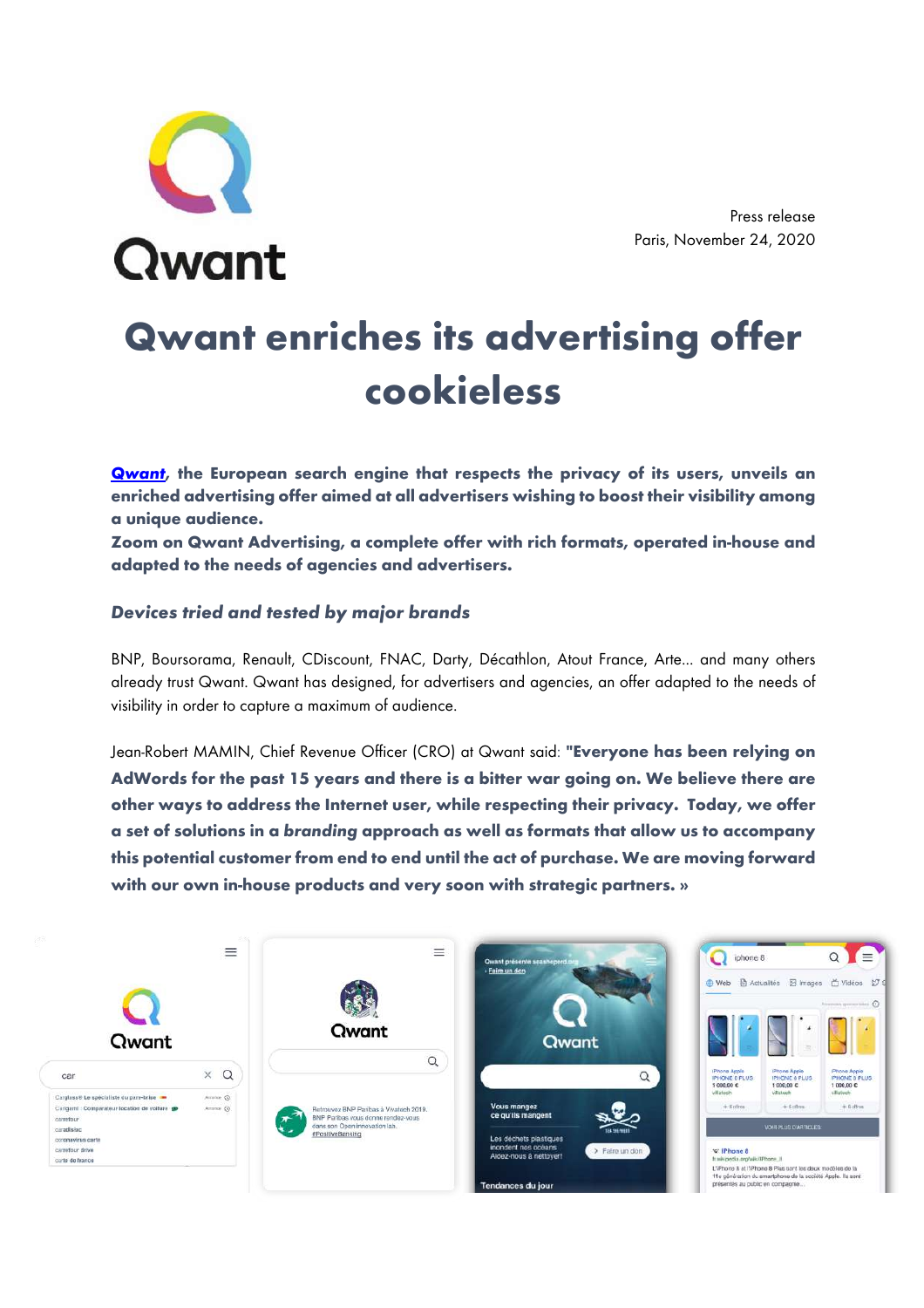### Several formats are available to the advertiser

• **Brand Suggest**: a device for highlighting the advertiser from the first characters entered in the search bar.

. • **Page make-up**: an advertiser, brand or product associates its values with those of Qwant on the home page to guarantee qualitative and responsible advertising.

• **Sponsored content tile**: highlighting of editorial content.

• **Video display**: a video tile in full view that nests on the home page**.**

• **Qwoodle**: associate the brand with its values, in an animation that points to its advertising campaign.

search results, offered at cost per click appears before the video on • **AD Text**: an advertisement in the by Qwant.

• **Brand Premium**: a dedicated insert, personalized content and quality *call to action*.

• **AD Image & Text:** insert dedicated to the brand and its offer that matches the contextual searches of Internet users to generate more traffic to sales sites.

• **Flag**: a visual, a *teaser* and a *call to action* under the search bar, in the middle of the home page.

• **PreRoll Video**: an ad that video result, *instant answer,* or *playlist*.

**• Shopping Ads:** showcase highlighting the brand's products as soon as the intention to purchase is detected.

### *Why choose Qwant?*

# + 5 million Unique Visitors

12% of French Internet users used Qwant in February 2020



Source : Mesure Internet Giobal - Reproduction prohibited - all rights reserved by Médiamétrie//NetRatings - February 2020